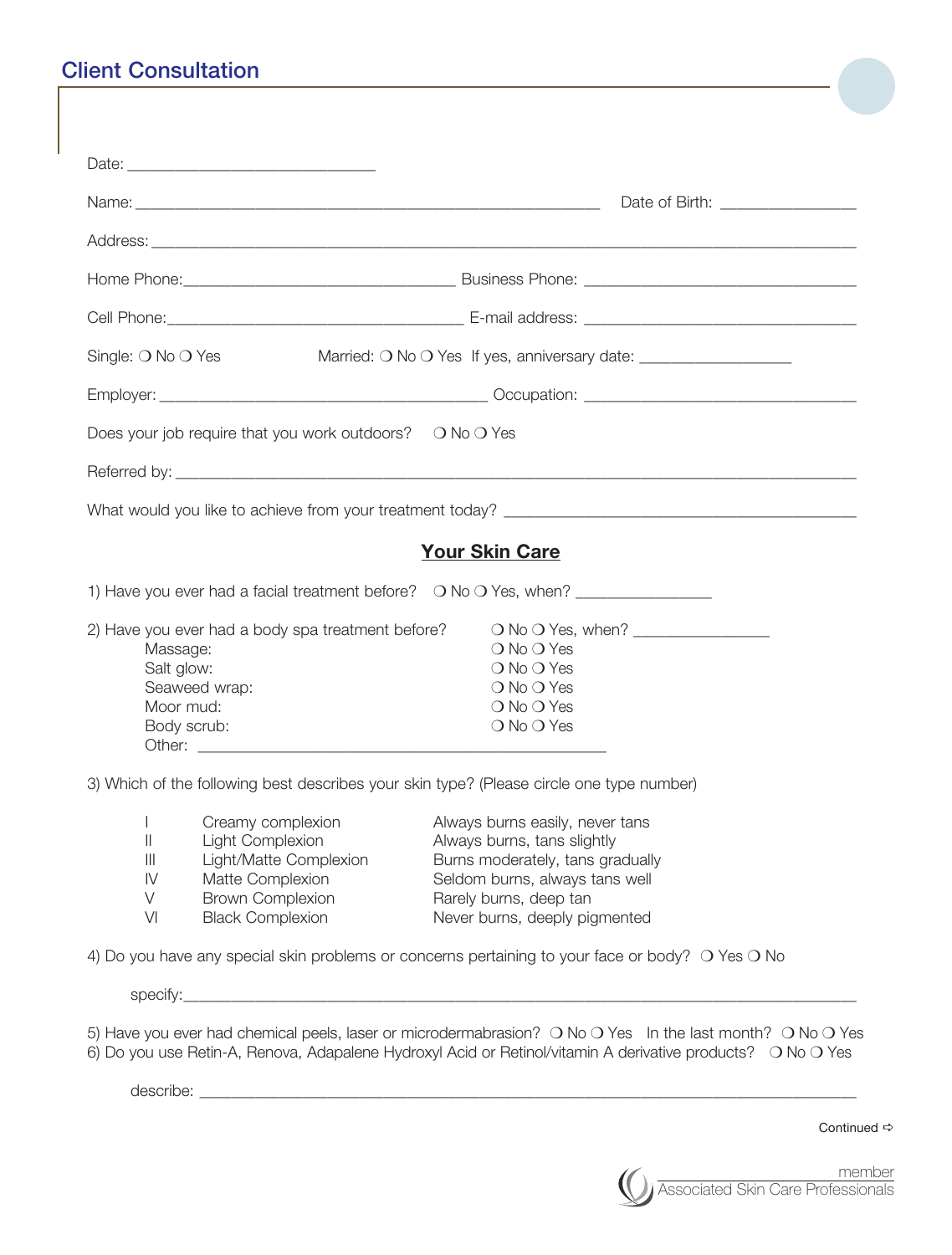## Client Consultation—continued

| Night Moisturizer/Cream<br>Makeup Products __________________________________<br>9) What skin care products are you currently using? (List brand where known)<br>10) Have you recently used any self-tanning lotions, creams or treatments? O No O Yes, specify:<br>11) Have you used any of the following hair removal methods in the past six weeks? O No O Yes, circle all that apply.<br>Electrolysis<br>Plucking<br>Shaving<br>Waxing<br>Tweezing<br>Stringing<br>Depilatories<br>12) What areas of concern do you have regarding your: <b>Skin:</b> (Please check any that apply and explain)<br>Breakouts/acne<br>Uneven skin tone<br>❏<br>❏<br>Blackheads/whiteheads<br>Sun damage<br>❏<br>u<br>Wrinkles/fine lines<br>Excessive oil/shine<br>⊔<br>ப<br>Dull/dry skin<br>Rosacea<br>❏<br>⊔<br>Broken capillaries<br>Flaky skin<br>⊔<br>⊔<br>Redness/ruddiness<br>Dehydrated<br>⊔<br>⊔<br>Sun spot/liver spot/brown spot<br>❏<br>Eyes:<br>dehydrated ■ wrinkles ■ puffiness ■ dark circles ■ Other:<br>Lips:<br>dehydrated □ cracked/chapped lips □ Other: _________<br>13) Have you ever had an allergic reaction to any of the following? (Please check any that apply and explain)<br>AHAs<br>❏<br>⊔<br>Fragrance<br>❏<br>⊐<br>Shellfish<br>❏<br>ப<br>Animals<br>❏<br>Latex<br>Sunscreens<br>❏<br>Drugs<br>⊔<br>lodine<br>❏<br>Pollen<br>❏ | 7) Have you used any of these products in the last 3 months? $\bigcirc$ No $\bigcirc$ Yes |  |  |  |  |  |  |
|------------------------------------------------------------------------------------------------------------------------------------------------------------------------------------------------------------------------------------------------------------------------------------------------------------------------------------------------------------------------------------------------------------------------------------------------------------------------------------------------------------------------------------------------------------------------------------------------------------------------------------------------------------------------------------------------------------------------------------------------------------------------------------------------------------------------------------------------------------------------------------------------------------------------------------------------------------------------------------------------------------------------------------------------------------------------------------------------------------------------------------------------------------------------------------------------------------------------------------------------------------------------------------------------------------------------------------------------------|-------------------------------------------------------------------------------------------|--|--|--|--|--|--|
|                                                                                                                                                                                                                                                                                                                                                                                                                                                                                                                                                                                                                                                                                                                                                                                                                                                                                                                                                                                                                                                                                                                                                                                                                                                                                                                                                      |                                                                                           |  |  |  |  |  |  |
|                                                                                                                                                                                                                                                                                                                                                                                                                                                                                                                                                                                                                                                                                                                                                                                                                                                                                                                                                                                                                                                                                                                                                                                                                                                                                                                                                      |                                                                                           |  |  |  |  |  |  |
|                                                                                                                                                                                                                                                                                                                                                                                                                                                                                                                                                                                                                                                                                                                                                                                                                                                                                                                                                                                                                                                                                                                                                                                                                                                                                                                                                      |                                                                                           |  |  |  |  |  |  |
|                                                                                                                                                                                                                                                                                                                                                                                                                                                                                                                                                                                                                                                                                                                                                                                                                                                                                                                                                                                                                                                                                                                                                                                                                                                                                                                                                      |                                                                                           |  |  |  |  |  |  |
|                                                                                                                                                                                                                                                                                                                                                                                                                                                                                                                                                                                                                                                                                                                                                                                                                                                                                                                                                                                                                                                                                                                                                                                                                                                                                                                                                      |                                                                                           |  |  |  |  |  |  |
|                                                                                                                                                                                                                                                                                                                                                                                                                                                                                                                                                                                                                                                                                                                                                                                                                                                                                                                                                                                                                                                                                                                                                                                                                                                                                                                                                      |                                                                                           |  |  |  |  |  |  |
|                                                                                                                                                                                                                                                                                                                                                                                                                                                                                                                                                                                                                                                                                                                                                                                                                                                                                                                                                                                                                                                                                                                                                                                                                                                                                                                                                      |                                                                                           |  |  |  |  |  |  |
|                                                                                                                                                                                                                                                                                                                                                                                                                                                                                                                                                                                                                                                                                                                                                                                                                                                                                                                                                                                                                                                                                                                                                                                                                                                                                                                                                      |                                                                                           |  |  |  |  |  |  |
|                                                                                                                                                                                                                                                                                                                                                                                                                                                                                                                                                                                                                                                                                                                                                                                                                                                                                                                                                                                                                                                                                                                                                                                                                                                                                                                                                      |                                                                                           |  |  |  |  |  |  |
|                                                                                                                                                                                                                                                                                                                                                                                                                                                                                                                                                                                                                                                                                                                                                                                                                                                                                                                                                                                                                                                                                                                                                                                                                                                                                                                                                      |                                                                                           |  |  |  |  |  |  |
|                                                                                                                                                                                                                                                                                                                                                                                                                                                                                                                                                                                                                                                                                                                                                                                                                                                                                                                                                                                                                                                                                                                                                                                                                                                                                                                                                      |                                                                                           |  |  |  |  |  |  |
|                                                                                                                                                                                                                                                                                                                                                                                                                                                                                                                                                                                                                                                                                                                                                                                                                                                                                                                                                                                                                                                                                                                                                                                                                                                                                                                                                      |                                                                                           |  |  |  |  |  |  |
|                                                                                                                                                                                                                                                                                                                                                                                                                                                                                                                                                                                                                                                                                                                                                                                                                                                                                                                                                                                                                                                                                                                                                                                                                                                                                                                                                      |                                                                                           |  |  |  |  |  |  |
|                                                                                                                                                                                                                                                                                                                                                                                                                                                                                                                                                                                                                                                                                                                                                                                                                                                                                                                                                                                                                                                                                                                                                                                                                                                                                                                                                      |                                                                                           |  |  |  |  |  |  |
|                                                                                                                                                                                                                                                                                                                                                                                                                                                                                                                                                                                                                                                                                                                                                                                                                                                                                                                                                                                                                                                                                                                                                                                                                                                                                                                                                      |                                                                                           |  |  |  |  |  |  |
|                                                                                                                                                                                                                                                                                                                                                                                                                                                                                                                                                                                                                                                                                                                                                                                                                                                                                                                                                                                                                                                                                                                                                                                                                                                                                                                                                      |                                                                                           |  |  |  |  |  |  |
|                                                                                                                                                                                                                                                                                                                                                                                                                                                                                                                                                                                                                                                                                                                                                                                                                                                                                                                                                                                                                                                                                                                                                                                                                                                                                                                                                      |                                                                                           |  |  |  |  |  |  |
|                                                                                                                                                                                                                                                                                                                                                                                                                                                                                                                                                                                                                                                                                                                                                                                                                                                                                                                                                                                                                                                                                                                                                                                                                                                                                                                                                      |                                                                                           |  |  |  |  |  |  |
|                                                                                                                                                                                                                                                                                                                                                                                                                                                                                                                                                                                                                                                                                                                                                                                                                                                                                                                                                                                                                                                                                                                                                                                                                                                                                                                                                      |                                                                                           |  |  |  |  |  |  |
|                                                                                                                                                                                                                                                                                                                                                                                                                                                                                                                                                                                                                                                                                                                                                                                                                                                                                                                                                                                                                                                                                                                                                                                                                                                                                                                                                      |                                                                                           |  |  |  |  |  |  |
|                                                                                                                                                                                                                                                                                                                                                                                                                                                                                                                                                                                                                                                                                                                                                                                                                                                                                                                                                                                                                                                                                                                                                                                                                                                                                                                                                      |                                                                                           |  |  |  |  |  |  |
|                                                                                                                                                                                                                                                                                                                                                                                                                                                                                                                                                                                                                                                                                                                                                                                                                                                                                                                                                                                                                                                                                                                                                                                                                                                                                                                                                      |                                                                                           |  |  |  |  |  |  |
|                                                                                                                                                                                                                                                                                                                                                                                                                                                                                                                                                                                                                                                                                                                                                                                                                                                                                                                                                                                                                                                                                                                                                                                                                                                                                                                                                      | Cosmetics                                                                                 |  |  |  |  |  |  |
|                                                                                                                                                                                                                                                                                                                                                                                                                                                                                                                                                                                                                                                                                                                                                                                                                                                                                                                                                                                                                                                                                                                                                                                                                                                                                                                                                      | Medicine                                                                                  |  |  |  |  |  |  |
|                                                                                                                                                                                                                                                                                                                                                                                                                                                                                                                                                                                                                                                                                                                                                                                                                                                                                                                                                                                                                                                                                                                                                                                                                                                                                                                                                      | Food                                                                                      |  |  |  |  |  |  |
|                                                                                                                                                                                                                                                                                                                                                                                                                                                                                                                                                                                                                                                                                                                                                                                                                                                                                                                                                                                                                                                                                                                                                                                                                                                                                                                                                      |                                                                                           |  |  |  |  |  |  |
|                                                                                                                                                                                                                                                                                                                                                                                                                                                                                                                                                                                                                                                                                                                                                                                                                                                                                                                                                                                                                                                                                                                                                                                                                                                                                                                                                      |                                                                                           |  |  |  |  |  |  |
|                                                                                                                                                                                                                                                                                                                                                                                                                                                                                                                                                                                                                                                                                                                                                                                                                                                                                                                                                                                                                                                                                                                                                                                                                                                                                                                                                      |                                                                                           |  |  |  |  |  |  |

Continued  $\Rightarrow$